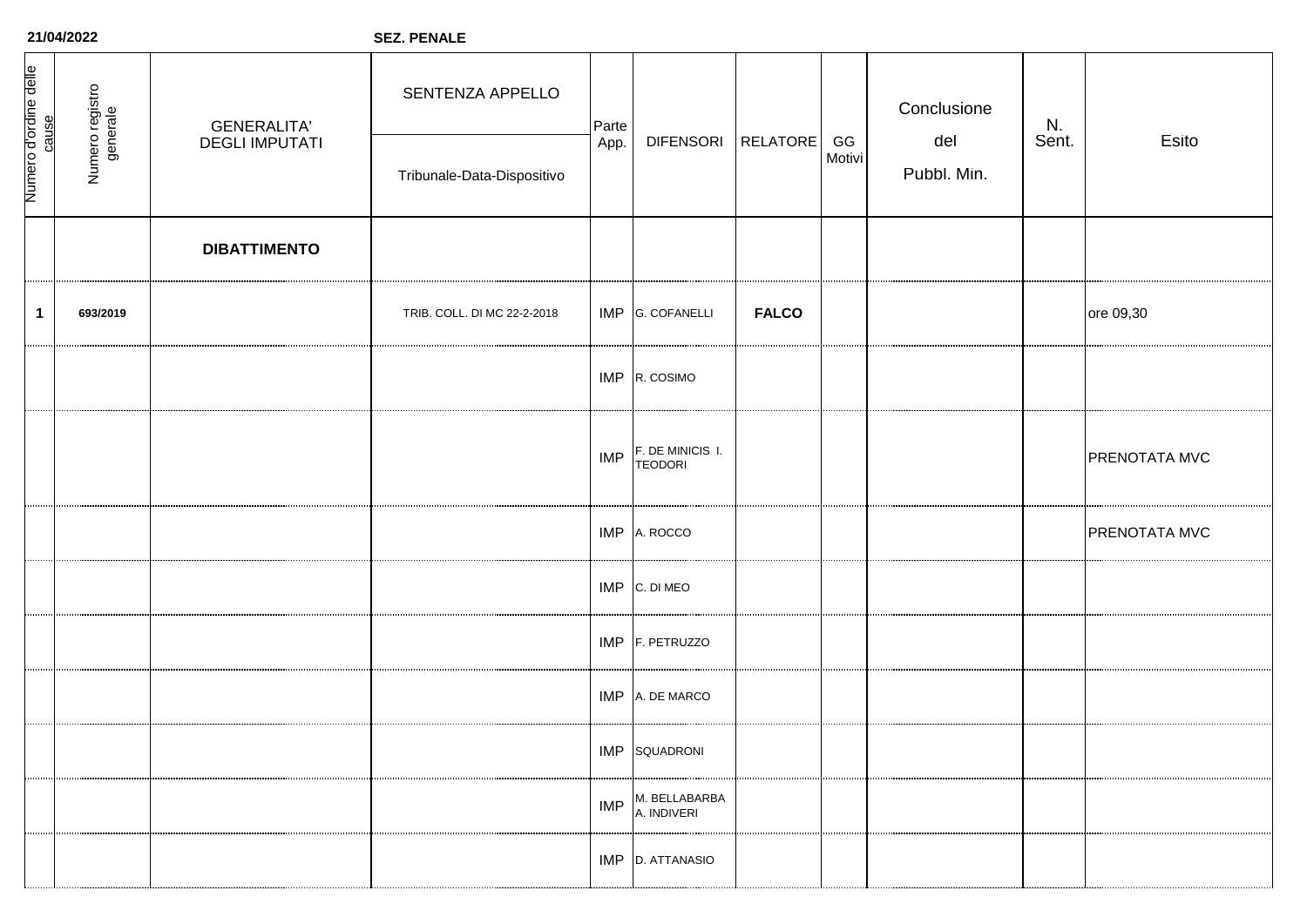|                |                               |                                      |                                       |            | IMP A. INDIVERI                                                        |               |  |  |  |                                                                        |
|----------------|-------------------------------|--------------------------------------|---------------------------------------|------------|------------------------------------------------------------------------|---------------|--|--|--|------------------------------------------------------------------------|
|                |                               |                                      |                                       | IMP        | R. LEONARDI +<br>SQUADRINI                                             |               |  |  |  |                                                                        |
|                |                               |                                      |                                       |            | IMP S. DEL MEDICO                                                      |               |  |  |  |                                                                        |
|                |                               |                                      |                                       | <b>IMP</b> | M. BALLARINI - F.<br><b>SQUADRINI</b>                                  |               |  |  |  |                                                                        |
|                |                               |                                      |                                       | <b>IMP</b> | M. CACACI - M.<br><b>MERLINI</b>                                       |               |  |  |  |                                                                        |
|                |                               |                                      |                                       | <b>IMP</b> | A.M. TROFINO                                                           |               |  |  |  | PRENOTATA MVC                                                          |
|                |                               |                                      |                                       |            | IMP F. SBRICCOLI                                                       |               |  |  |  |                                                                        |
|                |                               |                                      |                                       |            | $IMP$ R. REGNI                                                         |               |  |  |  |                                                                        |
|                |                               |                                      |                                       |            | L. PACIONI                                                             |               |  |  |  |                                                                        |
| $\mathbf{2}$   | RG 1263/2020 C.<br><b>APP</b> |                                      | TRIBUNALE ASCOLI PICENO<br>31/01/2020 | PG         | AVV. PATRIZIA<br>IMP + ANTONELLI, foro<br>Ascoli Piceno, di<br>fiducia | <b>SALVIA</b> |  |  |  | <b>TRATTAZIONE IN</b><br>PRESENZA viene da rinvio<br>fissato ore 09,30 |
| 3              | RG. 15/2020                   |                                      | TRIBUNALE DI ANCONA 26/11/2019        |            | IMP AVV. J. ALLEGRI                                                    | <b>SALVIA</b> |  |  |  | TRATT. SCRITTA                                                         |
|                |                               | <b>IMP</b><br>AVV. F. BATTISTONI     |                                       |            |                                                                        |               |  |  |  |                                                                        |
| 4              | RG. 1342/2020                 |                                      | TRIB. DI ANCONA 04/10/2019            |            | IMP AVV. M. BASCONI SALVIA                                             |               |  |  |  | TRATT.SCRITTA                                                          |
| 5 <sup>5</sup> | RG. 1301/2020                 |                                      | TRIB. DI MC 2/1/2020                  | <b>IMP</b> | AVV. S.<br>MATRAXIA                                                    | <b>SALVIA</b> |  |  |  | TRATT. SCRITTA                                                         |
|                |                               | <b>CAMERE DI</b><br><b>CONSIGLIO</b> |                                       |            |                                                                        |               |  |  |  |                                                                        |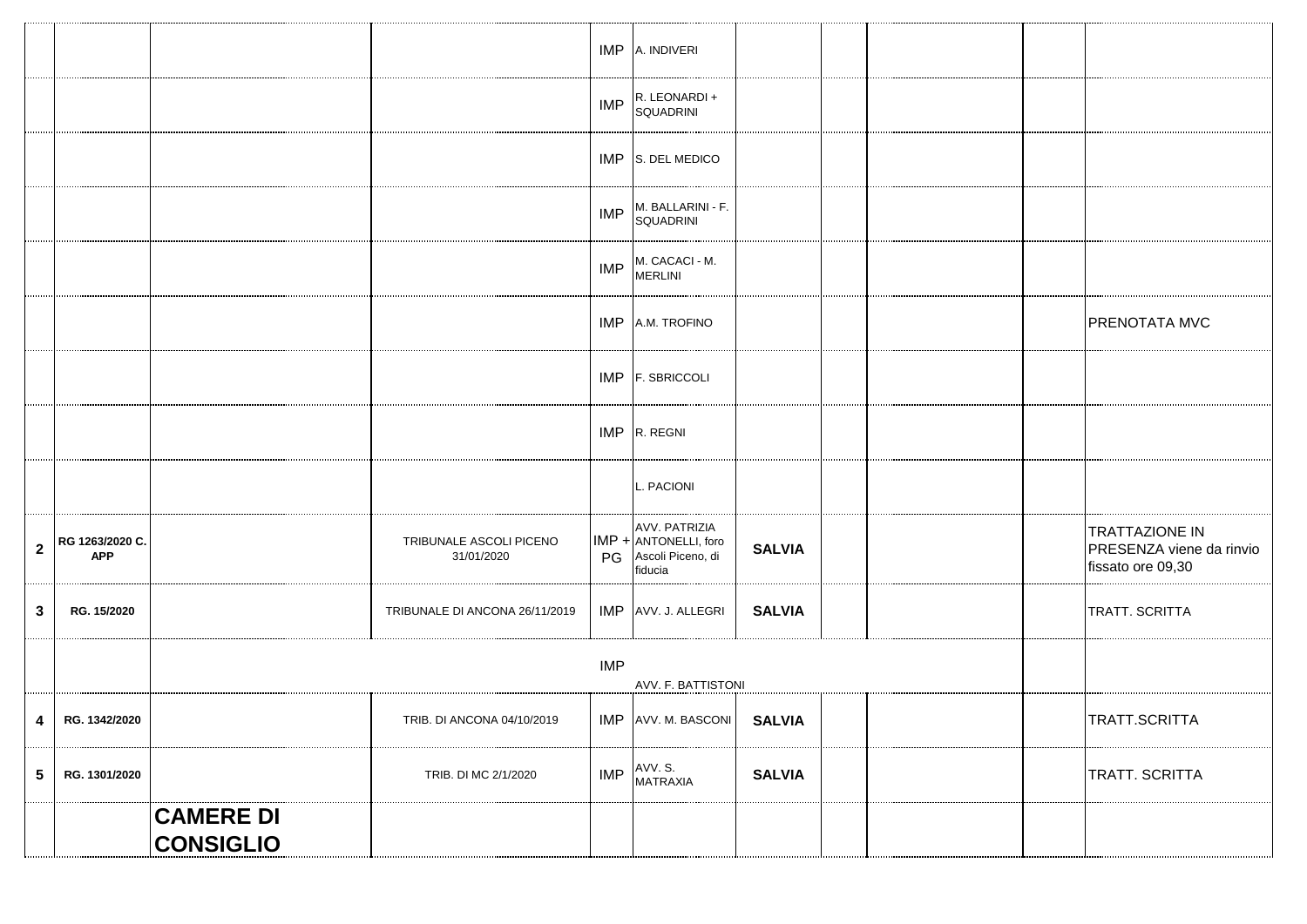| 6               | RG. 1341/2020      |             | TRIB. DI ANCONA 06/11/2019     | <b>IMP</b> | AVV. M. MOSCA -<br>AVV. FRITTELLI                                         | <b>SALVIA</b> |  | <b>TRATT. SCRITTA</b>                                               |
|-----------------|--------------------|-------------|--------------------------------|------------|---------------------------------------------------------------------------|---------------|--|---------------------------------------------------------------------|
|                 | RG.1264/2019       |             | TRIBUNALE DI ANCONA 11/04/2013 | <b>IMP</b> | <b>TAVV. PAMELA</b><br>BATTAGLIA, foro<br>di Roma, di fiducia<br>+ SILVIO | <b>SALVIA</b> |  | <b>TRATTAZIONE IN</b><br>PRESENZA VIENE DA<br>RINVIO FISSATO ORE 11 |
|                 |                    | <b>SIGE</b> |                                |            |                                                                           |               |  |                                                                     |
| 8               | 181/2022 SIGE      |             | <b>INCIDENTE DI ESECUZIONE</b> | <b>DIF</b> | AVV. R.<br>LEONARDI                                                       | <b>FALCO</b>  |  | ore 09,30                                                           |
| 9               | 154/2022 SIGE      |             | REVOCA SOSP. CONDIZIONALE PENA |            | PG AVV. GRAMENZI                                                          | <b>TRERE'</b> |  | ore 09,30                                                           |
|                 | 10 116/202022 SIGE |             | REVOCA SOSP. CONDIZIONALE PENA | PG         | AVV-. F. CEPPI-<br><b>BALENA</b>                                          | <b>TRERE'</b> |  | ore 09,30                                                           |
| 11              | 110/2022 SIGE      |             | REVOCA SOSP. CONDIZIONALE PENA |            | <b>PG</b> AVV. F. MADELLA                                                 | <b>TRERE'</b> |  | ore 09,30                                                           |
| 12 <sup>°</sup> | 128/2022 SIGE      |             | REVOCA SOSP. CONDIZIONALE PENA | PG         | AVV. BENFENATI -<br>AVV. G. SCALISE                                       | <b>TRERE'</b> |  | ore 09,30                                                           |